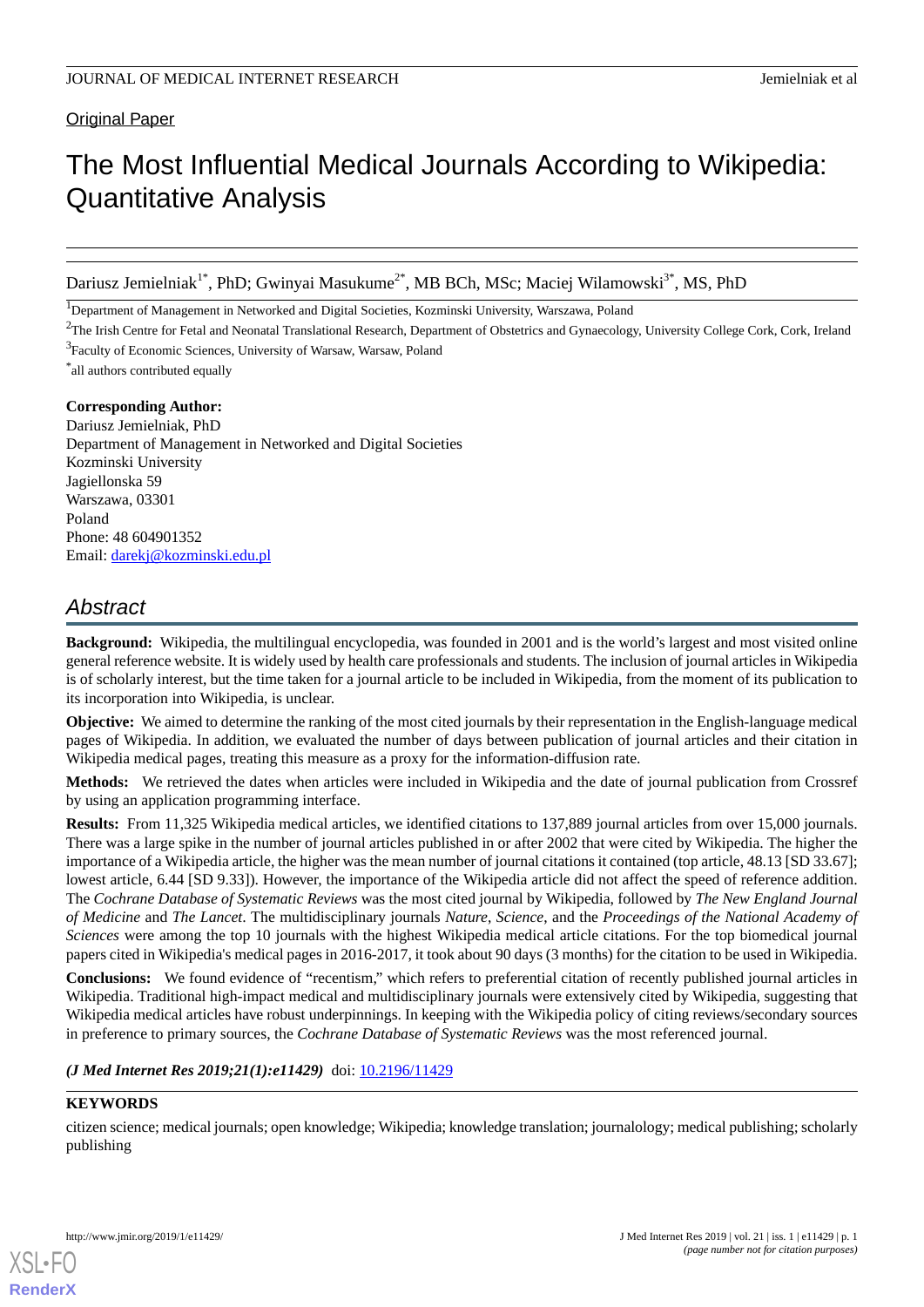# *Introduction*

Wikipedia, the multilingual encyclopedia, is the world's largest and most visited online general reference website and, arguably, the largest collaborative project of humankind [\[1](#page-8-0)]. Wikipedia reflects the state of scientific knowledge but also shapes science; ideas that are integrated into the encyclopedia are used more in scientific journals [[2\]](#page-8-1). There is evidently a feedback loop between Wikipedia and scholarly journals, which accelerates research. Indeed, traditional journals are increasingly citing Wikipedia formally [[3\]](#page-8-2), and the general distrust of Wikipedia in academic circles is decreasing [\[4](#page-8-3)].

Wikipedia is widely used by health care professionals and students as well as educators, journalists, and policy makers, among others [\[5](#page-8-4),[6\]](#page-8-5). In fact, medical students perform better on tests when they use Wikipedia as compared to standard medical digital textbooks (statistically significant difference) or a contemporary point-of-care medical website (statistically nonsignificant difference) [[7\]](#page-8-6). The quality of information on Wikipedia on medical topics is generally high [\[8](#page-8-7),[9\]](#page-9-0), although this quality is, admittedly, culturally influenced [\[10](#page-9-1)] and partly dependent on the editor's experience [\[11](#page-9-2)], with varying article readability [\[12](#page-9-3),[13\]](#page-9-4).

The inclusion of academic articles into Wikipedia remains a topic of interest for scholars from various fields [[14\]](#page-9-5). However, it is still not entirely clear how often and quickly recent sources are used to support Wikipedia's medical articles, from the point of publication to their incorporation into Wikipedia [\[15](#page-9-6)], and previous studies on the topic are limited in scope [[16\]](#page-9-7).

In this study, we analyzed 39,564 medical articles from the English-language Wikipedia to determine the time taken for journal publications to reach Wikipedia and to identify journal outlets that are most likely to be included in Wikipedia. We developed a ranking for medical journals based on their representation on Wikipedia. We hypothesized that the time taken for journal publications to reach Wikipedia was declining and that high-impact factor journals were represented more often.

## *Methods*

We analyzed the number of days between journal article publication and its citation in the English-language Wikipedia, treating this measure as a proxy for the information-diffusion rate. For our analysis, we selected 39,561 medical articles on Wikipedia that were marked as "medical" by the Wikipedia community [[17\]](#page-9-8) (as of October 10th, 2017).

It is worth mentioning that not all articles tagged as medical (~25%) were expected to cite the scholarly literature because of the topics they covered or the early stage of their development. Among other Wikipedia special pages, redirect (~9%), category (~9%), and template pages (2%) were not expected to have citations [\[17](#page-9-8)].

From 11,314 Wikipedia medical articles, we found citations to 137,889 articles from over 15,000 journals. We retrieved the dates on which the articles were added to Wikipedia and the

 $XS$ -FO **[RenderX](http://www.renderx.com/)** date of publication from Crossref for 108,600 references using an application programming interface. In 8,384 of these references, the date of addition to Wikipedia preceded the official date of publication, which does not necessarily signify an error, but might refer to preprints [\(Multimedia Appendix 1\)](#page-8-8).

# *Results*

When we analyzed the publication dates in the citations, we observed two important points. First, there was a clear increase in the number of articles published in or after 2002. Since Wikipedia was started in 2001, this finding is not surprising. Wikipedia editors have a clear preference for adding new sources [\(Figure 1\)](#page-2-0), which is expected because "recentism" is an established phenomenon on Wikipedia, wherein coverage of recent events is disproportionately greater, and the Wikipedia community itself considers it a factor to be accounted for [[18\]](#page-9-9). In the case of medical research, there is obvious value in focusing on more recent studies, as older studies may be obsolete. Nevertheless, the historical long view tends to be lost consequently. Second, we grouped the articles according to their importance decided by the Wikipedia community [\[17](#page-9-8)] and calculated the average number of citations per article ([Table 1\)](#page-2-1). An example of an article of highest (top) importance would be that on cancer (crucial to medicine). An abdominal pain article (directly affects many readers) would be of high importance; an abdominal mass article (interesting to many readers) would be of mid-importance, and an article on McBurney's point, an anatomical point in the abdomen, would be of low importance (other articles of low importance include hospitals, very rare diseases, and individuals).

As expected, the higher the importance of an article, the more citations it contained on an average. For further analysis, we clustered articles of "top", "high", and "medium" importance together and considered them as "important" articles, because their total count was roughly similar to the number of articles of "low" importance. Only about half of the articles had citations to journal articles, which is consistent with previous research [[5\]](#page-8-4).

We had two further working hypotheses. First, we assumed that highly important articles would be updated more often, and there would be a higher priority to update the references with the most recent research results. In the first two histograms in [Figure 2](#page-2-2), the blue line that represents the number of references for articles of higher importance is above the green line. However, in the third histogram both lines almost overlap, suggesting that before 2012, there was a higher priority for articles of higher importance. However, that was not the case after 2012, possibly due to equalization of maturity of articles in higher- and lower-importance groups or because this time period was not long enough for new research results that would require reference updating. Thus, after 2012, we did not observe a difference in the age distribution of the referenced articles. Second, we assumed that the more obscure articles are more likely to be developed by editors with a conflict of interest (COI), motivated to promote their own work on Wikipedia, who add references immediately upon their publication.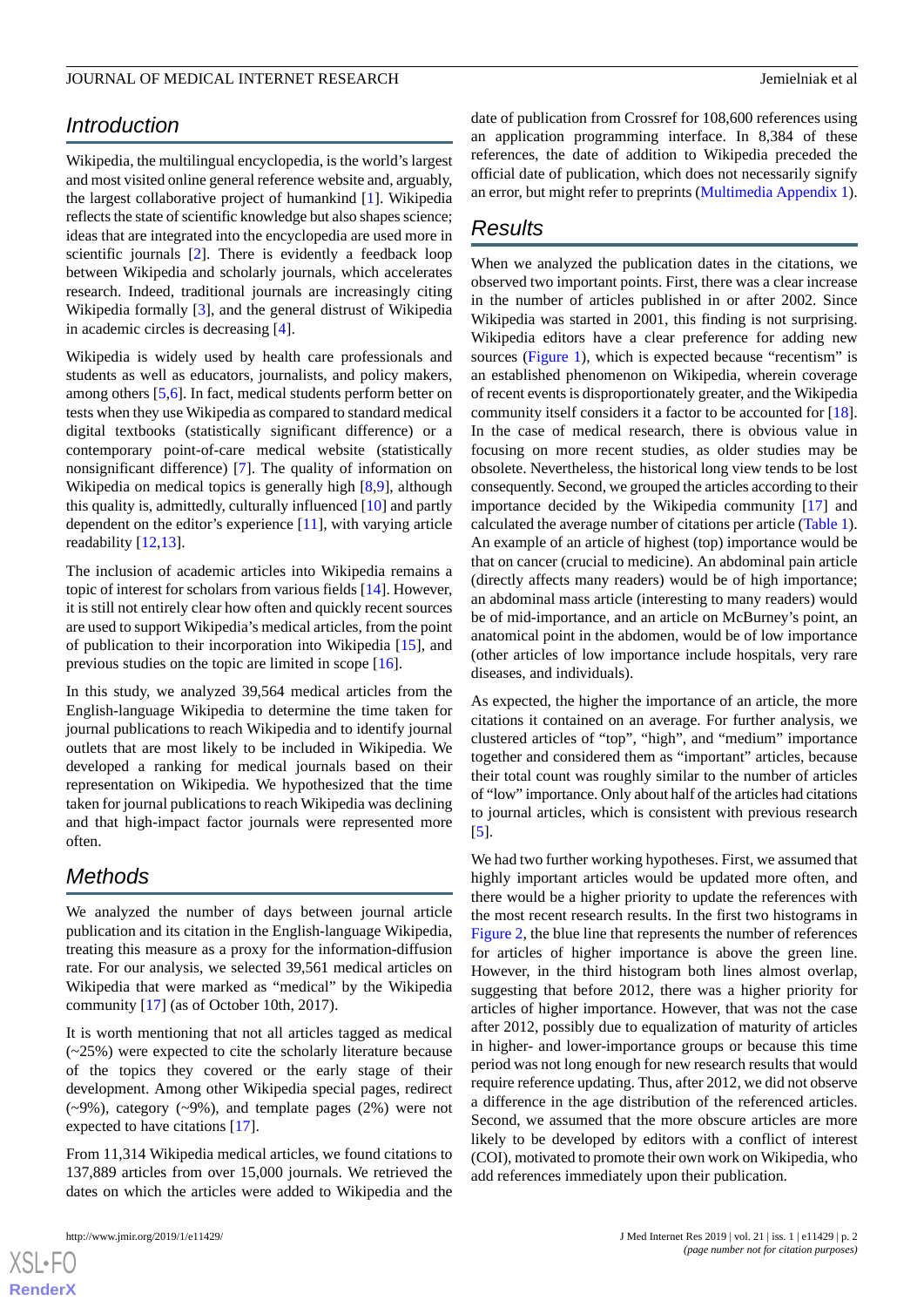<span id="page-2-0"></span>Figure 1. Journal articles cited in Wikipedia according to their year of publication.





<span id="page-2-1"></span>**Table 1.** The average number of references according to importance of the Wikipedia article.

<span id="page-2-2"></span>

| Article importance | Articles, $n$ $(\%)$ | References, mean (SD) | References, median (interquartile range) |
|--------------------|----------------------|-----------------------|------------------------------------------|
| Top                | 90(0.8)              | 48.13 (33.67)         | 44.5 (17.25-67.5)                        |
| High               | 783 (6.9)            | 19.51 (22.21)         | $11(5-26)$                               |
| Medium             | 4532 (40.1)          | 9.39(13.31)           | $5(2-11)$                                |
| Low                | 5905 (52.2)          | 6.44(9.33)            | $3(2-7)$                                 |

**Figure 2.** Histograms of the number of citations between the two quality groups.



If the articles of lower importance were prone to quick referencing by editors with COI, the green histograms in [Figure](#page-2-2) [2](#page-2-2) would be much flatter, especially in the new articles (after 2012). For the medical sciences, this was an important observation, because Wikipedia is not solely focused on developing new articles and does not discriminate among topics: References are added equally to the most popular and important articles and the most obscure articles.

As observed, the average age of a referenced article does not have to be correlated with the number of days between the

[XSL](http://www.w3.org/Style/XSL)•FO **[RenderX](http://www.renderx.com/)**

journal article publication date and the date of its citation on Wikipedia. To verify our second hypothesis, we analyzed the data in detail. First, we plotted histograms for both importance groups in three time periods (2012 and later, 2007 and later, 2000 and later; [Figure 3\)](#page-3-0). The distribution was smooth and remained independent of the quality and importance of articles on Wikipedia. Independent of the time perspective and without focusing on just the important articles, the distributions were similar between both importance groups ([Figure 4\)](#page-4-0). For easier comparison, we overlaid the estimated distributions in [Figure](#page-4-0) [4.](#page-4-0) In all cases, the empirical distribution was best described by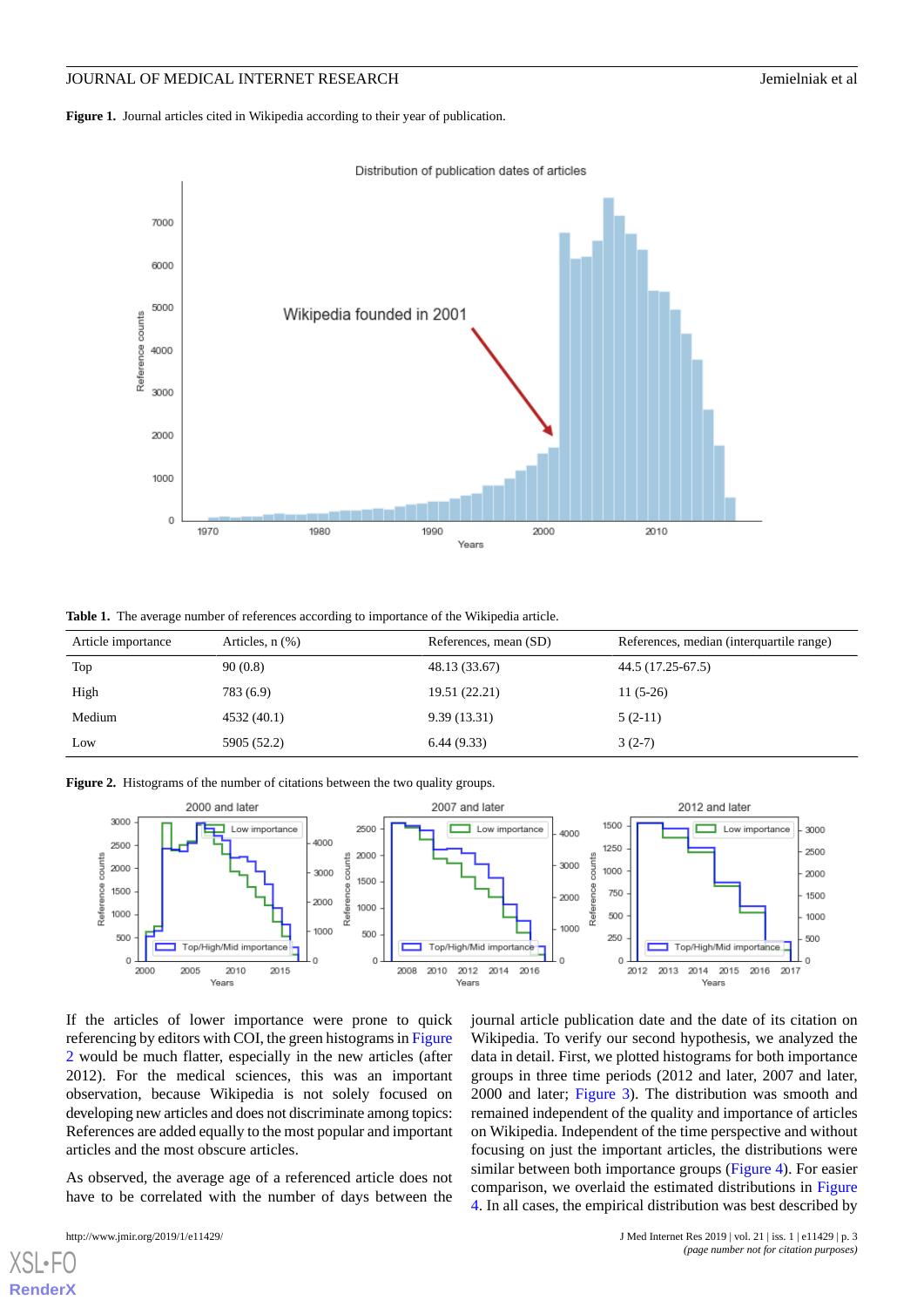a beta distribution. In every analyzed period, the estimated distribution had higher kurtosis for higher-importance articles. The differences in distributions may not be substantial, even if they are statistically significant. Thus, the time taken for breaking research to reflect on Wikipedia is a stable, reliable measure.

We thereafter analyzed the change in time between publication and citation on Wikipedia over time and the difference between the two importance groups [\(Figure 5](#page-4-1)). We found that the time from journal article publication to incorporation into Wikipedia has been declining substantially from 2001, when Wikipedia was started. Addition of the historical canon explains the lengthy time to incorporation during the first few years of Wikipedia's existence. In following years, as the canonical works were already covered, the time to incorporation in Wikipedia decreased. In 2016, the median time for articles of higher importance to be referenced in Wikipedia was 120 days; for articles of lower importance, 150 days; and for the 10 most highly cited journals, <90 days. As of mid-2018, it took about 3 months for articles published in high-impact journals to be incorporated into Wikipedia. Over time, with the median value

calculated annually, it took up to 30% longer for articles of lower importance to be cited on Wikipedia as compared to articles of higher importance. Although in some years, there was little-to-no difference in the time to citation, the references of articles of higher importance in Wikipedia were updated faster than those of articles of lower importance.

Next, we analyzed the characteristics of the most cited journals of all analyzed articles. On comparing different periods, we observed relative stability in the rankings for most journals ([Table 2\)](#page-5-0), with two exceptions: *Proceedings of the National Academy of Sciences* (PNAS), whose position in the ranking dropped systematically over time, and *PLOS One*, which is characterized by a rising trend [\(Table 2\)](#page-5-0). The change in the number of citations over time is clearly visible for PNAS [\(Figure](#page-6-0) [6\)](#page-6-0). Furthermore, the number of citations for a given journal is characterized by spikes and sharp changes from year to year in some cases, which is only natural and may result from special issues on a topic, conferences coverage, or dedicated efforts of Wikipedia editors to cover specific topics. A list of the top 200 journal articles according to Wikipedia is presented in [Multimedia Appendix 2.](#page-8-9)

<span id="page-3-0"></span>**Figure 3.** Estimated distributions of the number of days between publication and citation on Wikipedia.

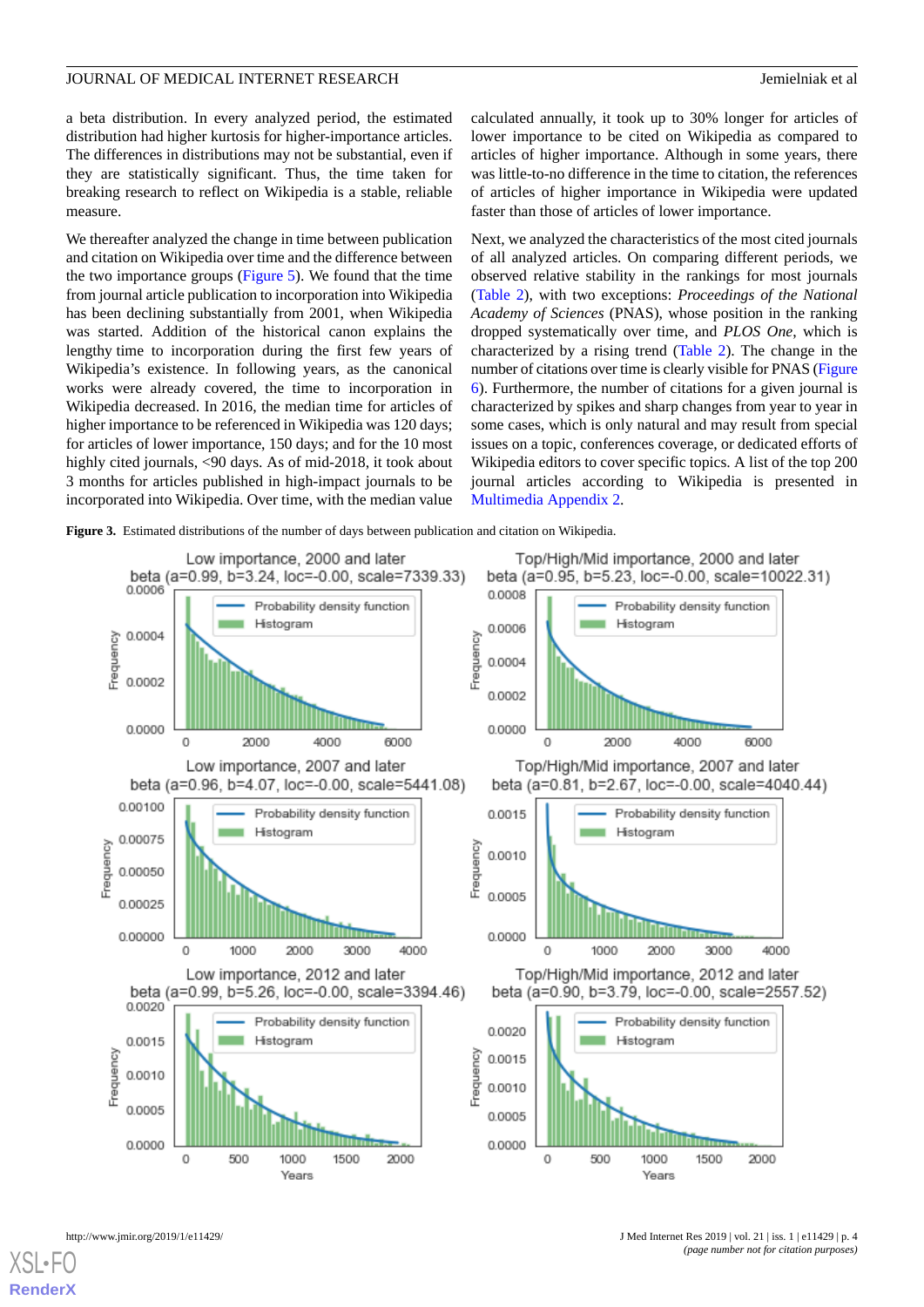<span id="page-4-0"></span>Figure 4. Comparison of the estimated distributions of the two quality groups.



<span id="page-4-1"></span>**Figure 5.** Change in average time between publication and Wikipedia citation over time.



To better understand the process of dissemination in Wikipedia, we calculated the time from publication to citation for individual journals [\(Figure 6\)](#page-6-0). The data for the nine most cited journals show that there are some common characteristics in the journal specifics. In all cases, we observed clear spikes on day 0, as a lot of breaking medical research reflected on Wikipedia immediately, which confirms our previous findings. The next year shows a huge decline in the number of citations.

*Cochrane Database of Systematic Reviews* stands out as a very commonly cited source, with over 300 counts for day 0. Since this journal focuses on review articles and Wikipedia favors review articles over primary sources [[19\]](#page-9-10), this observation is not surprising. *PLOS One* stands out too, as it is very quickly reflected on Wikipedia. This multidisciplinary mega-journal was established in 2006; given that some articles require over 10 years to be reflected, the young age of *PLOS One* may have

affected its peculiarity. Moreover, *PLOS One* is an immediate open-access journal, which is in line with many Wikipedia editors' philosophy. Interestingly, although PNAS is also a multidisciplinary journal, albeit not with fully open access, it does not rank among the top journals in our study. PNAS seemed to lose some of its importance among the editors over time.

Interestingly, *Nature* and *Science* either reach Wikipedia relatively slower or are more systematically backlogged (editors add journal articles from the further past). These journals do not focus on medicine specifically, which may explain a flatter distribution: In other words, publishing in these journals sooner or later results in coverage by Wikipedia. This is not necessarily the case for journals dedicated solely to medicine. Articles in medicine-only journals tend to appear on Wikipedia nearly immediately or are quite unlikely to ever be reflected.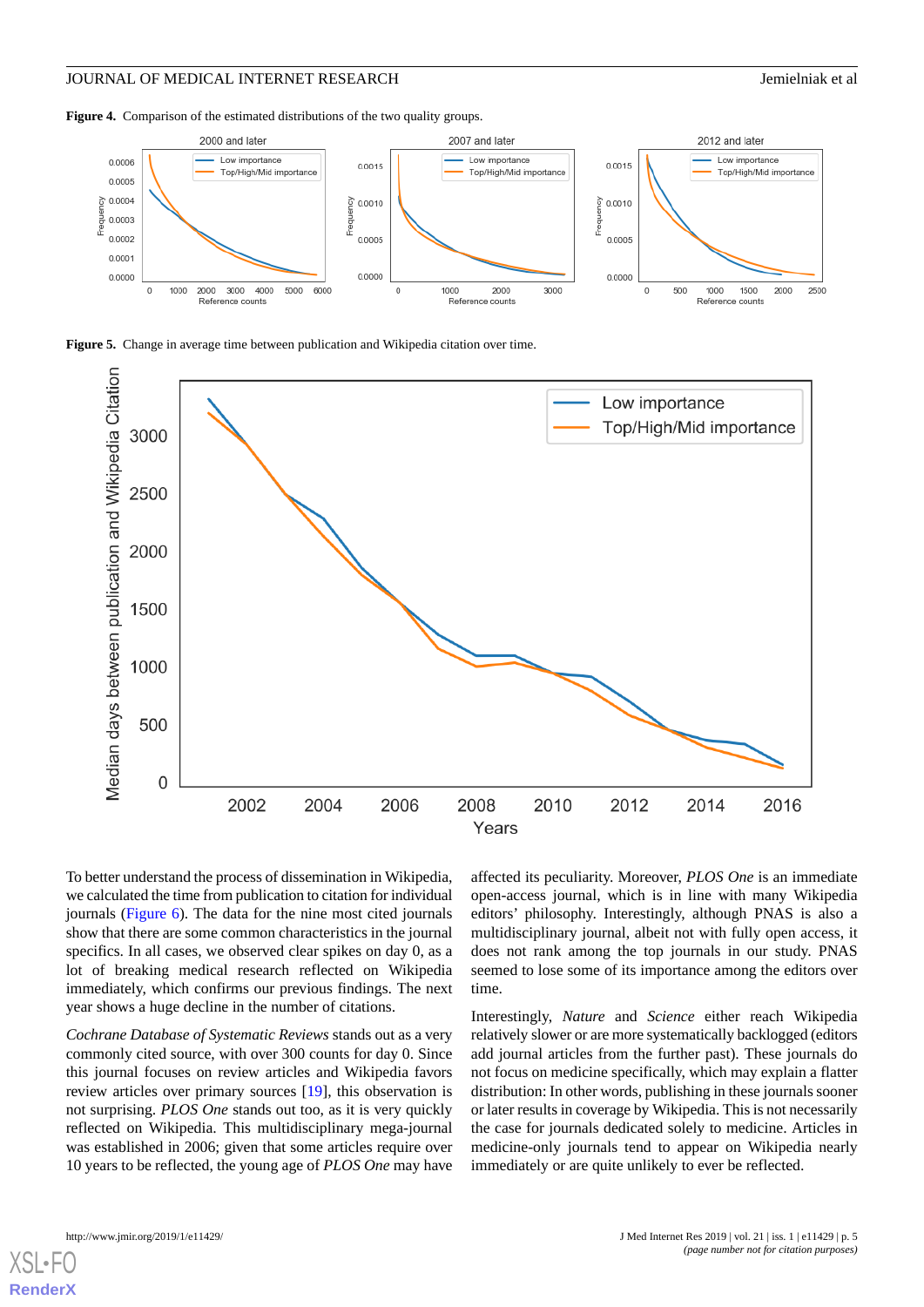<span id="page-5-0"></span>**Table 2.** Top 10 most cited journals in three time periods (cumulative). The total number of citations in an analyzed period is presented within parentheses.

| Rank | 2000 and later                                                                              | 2007 and later                                                                              | 2012 and later                                                                             |
|------|---------------------------------------------------------------------------------------------|---------------------------------------------------------------------------------------------|--------------------------------------------------------------------------------------------|
| 1    | Cochrane Database of Systematic Reviews<br>(1388)                                           | Cochrane Database of Systematic Reviews<br>(1073)                                           | Cochrane Database of Systematic Reviews<br>(720)                                           |
| 2    | The New England Journal of Medicine (1291)                                                  | The New England Journal of Medicine (731)                                                   | PLOS One $(352)$                                                                           |
| 3    | The Lancet $(1156)$                                                                         | PLOS One $(616)$                                                                            | The New England Journal of Medicine<br>(255)                                               |
| 4    | The BMJ $(921)$                                                                             | The BMJ $(557)$                                                                             | Annals of Internal Medicine (200)                                                          |
| 5    | Proceedings of the National Academy of<br>Sciences of the United States of America<br>(888) | The Lancet (424)                                                                            | The Lancet (196)                                                                           |
| 6    | JAMA: The Journal of the American Medical<br>Association (822)                              | JAMA: The Journal of the American Medical<br>Association (422)                              | The BMJ $(192)$                                                                            |
| 7    | Nature (802)                                                                                | Nature (357)                                                                                | JAMA: The Journal of the American Medi-<br>cal Association (153)                           |
| 8    | Science (739)                                                                               | Proceedings of the National Academy of<br>Sciences of the United States of America<br>(335) | Nature (147)                                                                               |
| 9    | PLOS One $(620)$                                                                            | Annals of Internal Medicine (273)                                                           | Neurology (110)                                                                            |
| 10   | Journal of Biological Chemistry (560)                                                       | Neurology (224)                                                                             | Proceedings of the National Academy of<br>Sciences of the United States of America<br>(94) |

Our final finding is based on a ranking of the top 60 journals most commonly cited in Wikipedia medical articles. The differences between our ranking and those of Journal Citation Reports (JCR) or Scientific Journal Ranking (SJR) would indicate the specifics of Wikipedia (what is likely to be cited by a medical journal can differ from what is typically cited on Wikipedia; for instance, reviews and meta-analyses are more likely to be reflected in Wikipedia). However, a direct comparison is difficult, as other rankings have different criteria for considering a journal as medical, and general science journals would have to be included in some way.

The top 30 most commonly cited journals are much more diverse in the number of citations, and thus, we decided to offer a ranking. However, for positions 30 to 60, we did not rank the positions and listed the journals alphabetically, as the differences among them were too small.

As noted above, changes in the number of Wikipedia citations are dynamic over time, including irregular spikes and visible

periods of maturation after Wikipedia's inception. Therefore, we propose a score for ranking, which accommodates the fast-changing environment of Wikipedia.

We propose a score calculated as an exponential moving average of a year-to-year ranking based on the number of citations. Using ranking instead of the absolute number of citations smoothens out the spikes and influx of citations that followed the creation of Wikipedia [\(Figure 7](#page-6-1)). Next, a moving average smoothens out large yearly variability in the ranking position. We believe this construction of ranking fairly reflects the relative popularity of journals in Wikipedia.

Our ranking for the top 30 journals is proposed in [Table 3](#page-7-0). There is a lot of variability for journals in positions above 30. Interestingly, only a few journals were considered to be best as per Wikipedia. Our ranking has an advantage over JCR or SJR rankings: It addresses the problem of general journals receiving high values for articles that are not related to medicine, as only medicine-related citations matter in our ranking.

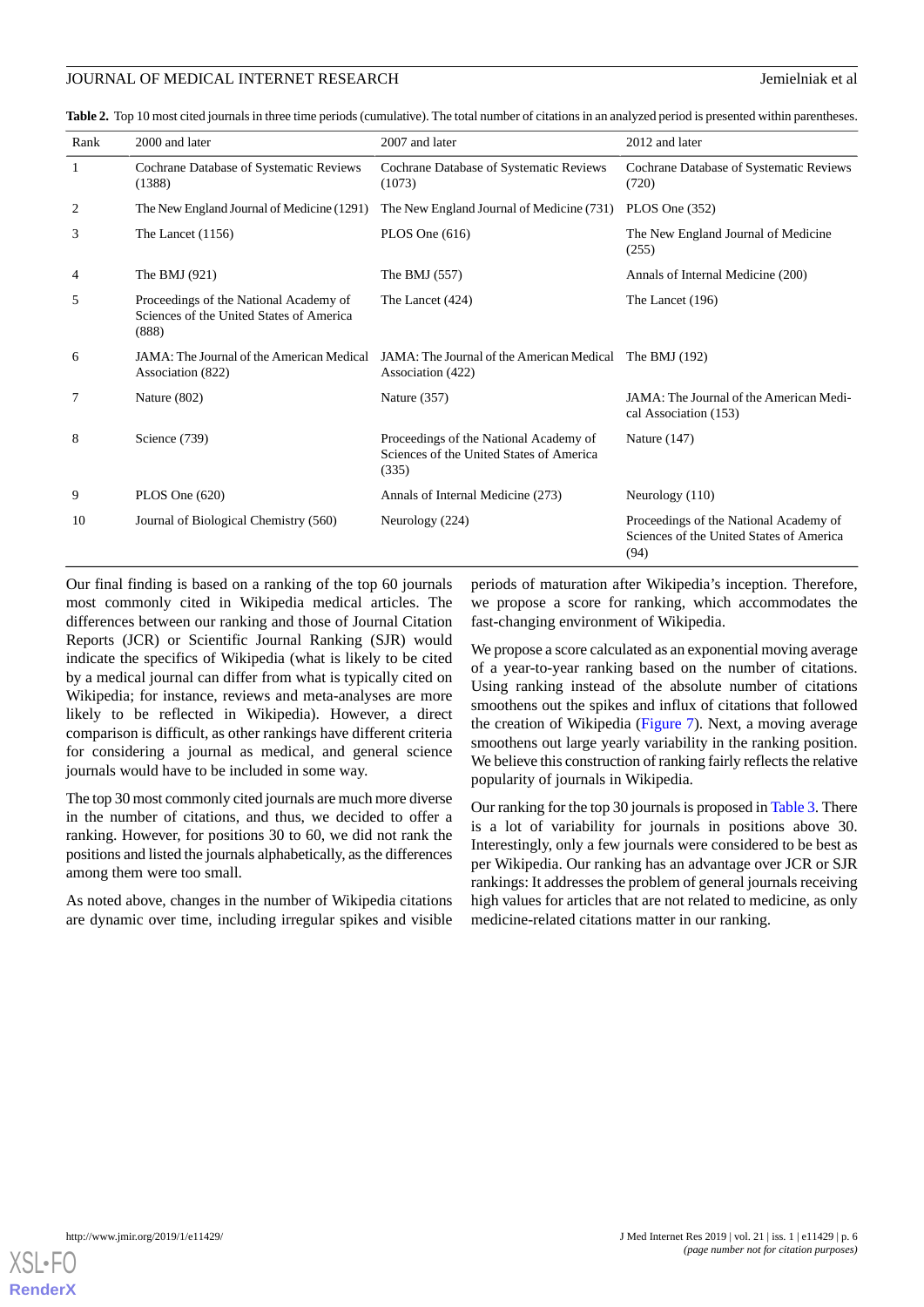<span id="page-6-0"></span>**Figure 6.** The number of days from journal article publication to Wikipedia citation for the top nine journals. Each graph includes the name of the journal, the year the journal was founded, and the type of journal access at the top.



<span id="page-6-1"></span>**Figure 7.** Journal citations over time.



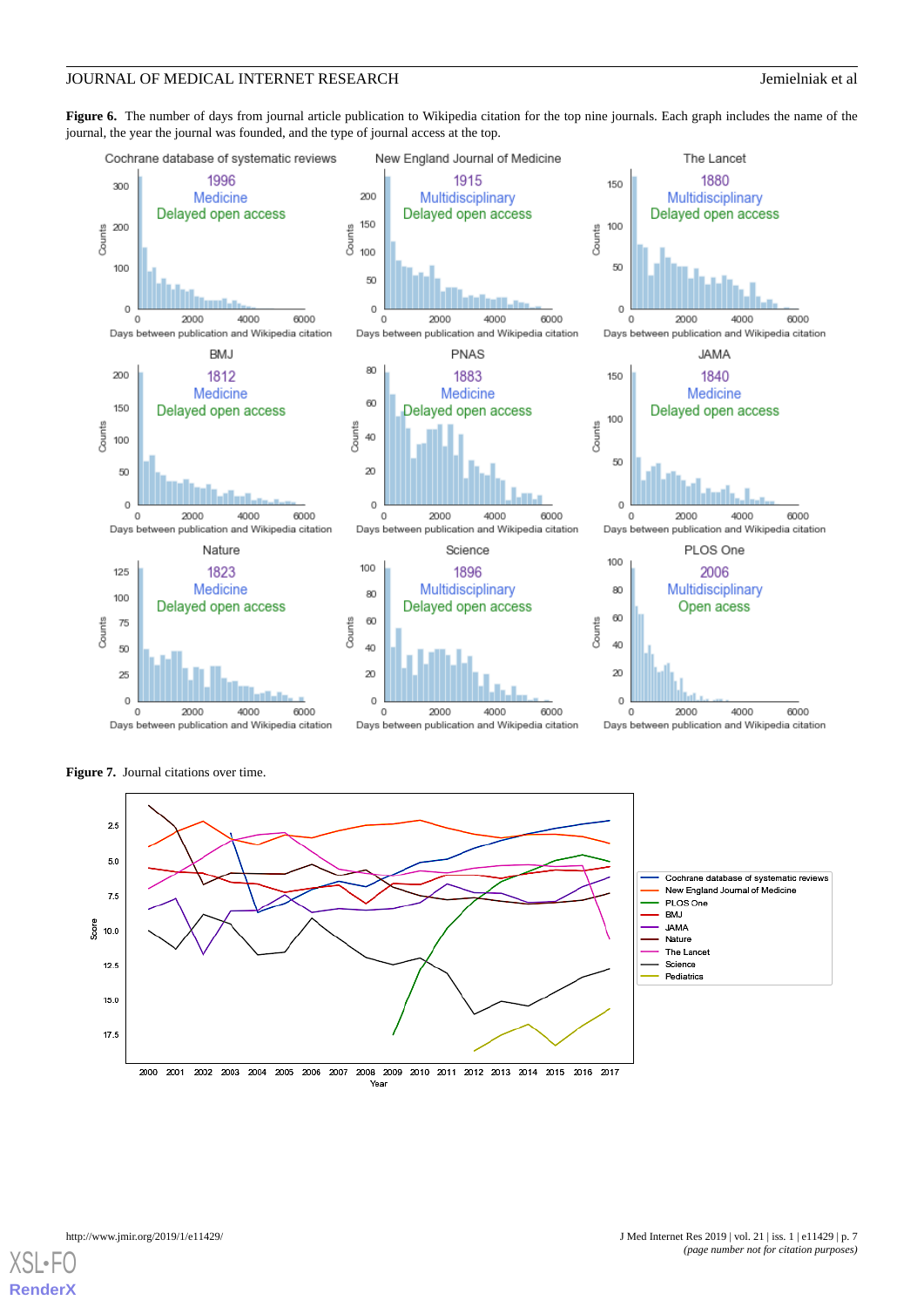<span id="page-7-0"></span>**Table 3.** Top 30 journals according to the study results.

| Journal                                               | Rank           |
|-------------------------------------------------------|----------------|
| The Cochrane Database of Systematic Reviews           | $\mathbf{1}$   |
| The New England Journal of Medicine                   | $\overline{c}$ |
| PLOS One                                              | 3              |
| The BMJ                                               | 4              |
| JAMA: The Journal of the American Medical Association | 5              |
| Nature                                                | 6              |
| The Lancet                                            | 7              |
| Science                                               | 8              |
| Pediatrics                                            | 9              |
| <b>Blood</b>                                          | 10             |
| Annals of Internal Medicine                           | 11             |
| Circulation                                           | 12             |
| Neurology                                             | 13             |
| <b>BMJ</b> Open                                       | 14             |
| Journal of Clinical Oncology                          | 15             |
| Scientific Reports                                    | 16             |
| <b>Clinical Infectious Diseases</b>                   | 17             |
| The Journal of Clinical Psychiatry                    | 18             |
| <b>Nature Communications</b>                          | 19             |
| Stroke                                                | 20             |
| <b>Emerging Infectious Diseases</b>                   | 21             |
| Biochemical and Biophysical Research Communications   | 22             |
| Neuropharmacology                                     | 23             |
| Canadian Medical Association Journal                  | 24             |
| The Lancet Infectious Diseases                        | 25             |
| The American Journal of Medicine                      | 26             |
| Gastroenterology                                      | 27             |
| International Journal of Cancer                       | 28             |
| Academic Emergency Medicine                           | 29             |
| Archives of Disease in Childhood                      | 30             |

# *Discussion*

We found evidence of "recentism," which refers to preferential citation of recently published journal articles in Wikipedia. Traditional high-impact medical and multidisciplinary journals were highly cited by Wikipedia, suggesting that Wikipedia medical articles have robust underpinnings. In keeping with the Wikipedia policy of citing reviews/secondary sources over primary sources, the *Cochrane Database of Systematic Reviews* was the most referenced journal, possibly due to an established systematic collaboration with Wikipedia [[20\]](#page-9-11).

Our study shows a ranking of journals according to their actual, practical usability in Wikipedia medical articles, which may be advantageous over journal self-descriptions or preconceptualized categorizations. It allows inclusion of general science and health

 $XS$  • FO **[RenderX](http://www.renderx.com/)** journals and is an alternative, if not more reliable, measure of journal impact on popular knowledge based on decisions of the self-governed, peer-production community.

Our study has a few limitations. Our analysis was limited to the largest Wikipedia, the English-language one. It is possible that other language Wikipedias might have divergent patterns, as demonstrated by prior research [[10\]](#page-9-1). Where possible, the most widely used unique identifier for scholarly journal articles—the digital object identifier (DOI)—was used [\[14](#page-9-5)]. However, some journal articles cited by Wikipedia did not have had an identifier. In such instances, where possible, journals were identified using the publication title, journal name, and Crossref application programming interface. Due to the presence of abbreviations, incomplete entries or identification of misspelling was not always possible, and therefore, some entries were missed.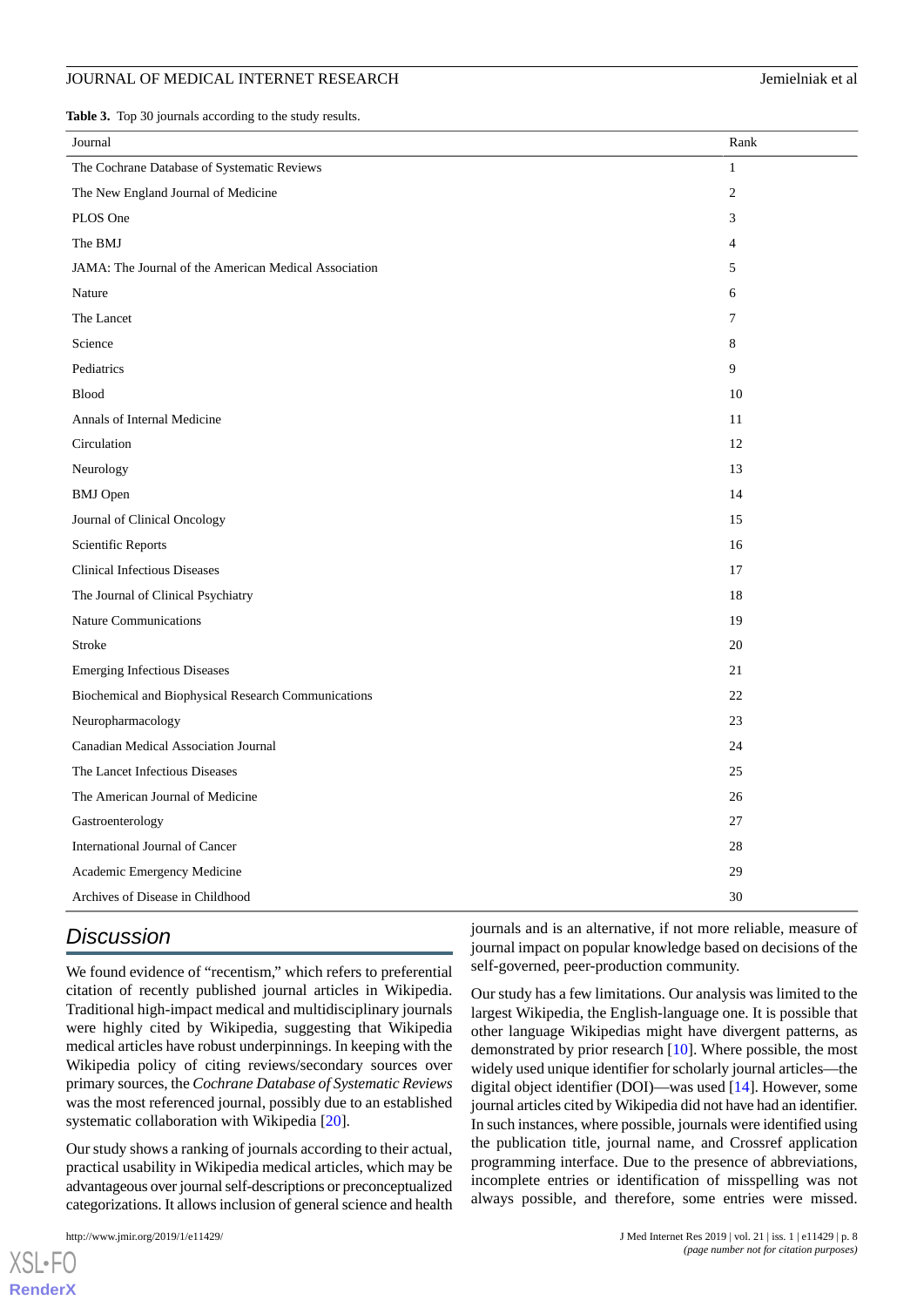Books, regarded as secondary sources and thus likely to be preferentially cited on Wikipedia's medical pages as per internal guidelines, were not included in this analysis. In addition, articles published before the year 2000 may have statistically worse coverage by Crossref and the DOI than contemporary articles. There was a bias in our results toward journals that cover clinical topics, because the *Journal of Medical Internet Research* and related journals were cited mainly by Wikipedia pages on eHealth/Health informatics. These pages were predominantly categorized under the fields of computing or technology instead of medicine. To minimize this limitation, future studies could begin with a list of biomedical journals and

subsequently search where these studies are cited in Wikipedia, regardless of category. A notable strength of this study was the availability of robust date data for a large number of journal articles. Notably, it is estimated that 694,930 references supporting medical content were published on Wikipedia in 2017, including all kinds of sources [\[21](#page-9-12)].

Given the fact that Wikipedia editing increases information literacy [[22-](#page-9-13)[24\]](#page-9-14) and that Wikipedia is increasingly adopted by academics [[25\]](#page-9-15), we believe that Wikipedia can be relied upon to supplement our knowledge about journal quality. Similar research for other disciplines is warranted.

#### **Acknowledgments**

DJ received a research grant (UMO-2012/05/E/HS4/01498) from the Polish National Science Center.

#### **Authors' Contributions**

GM conceived the study. DJ, GM, and MW designed the study and its methods. MW performed the analysis. DJ and GM contributed to the literature review. All authors contributed to manuscript writing and interpretation of results, added important intellectual content, and approved the final version. All authors' contributions were equal.

#### **Conflicts of Interest**

<span id="page-8-8"></span>DJ is a member of The Wikimedia Foundation Board of Trustees. GM is the Assistant to the Editor-in-Chief of the *WikiJournal of Medicine*.

#### **Multimedia Appendix 1**

<span id="page-8-9"></span>Methods.

[[PDF File \(Adobe PDF File\), 28KB-Multimedia Appendix 1](https://jmir.org/api/download?alt_name=jmir_v21i1e11429_app1.pdf)]

### **Multimedia Appendix 2**

<span id="page-8-0"></span>Top 200 journals.

<span id="page-8-1"></span>[[XLSX File \(Microsoft Excel File\), 20KB-Multimedia Appendix 2](https://jmir.org/api/download?alt_name=jmir_v21i1e11429_app2.xlsx&filename=379028997b8f1e079bbc5e72980e0f0f.xlsx)]

#### <span id="page-8-2"></span>**References**

- 1. Jemielniak D. Common Knowledge? An Ethnography Of Wikipedia. Stanford: Stanford University Press; 2018.
- <span id="page-8-3"></span>2. Thompson N, Hanley D. MIT Sloan Research Paper. 2017. Science is Shaped by Wikipedia: Evidence From a Randomized Control Trial URL: [http://doughanley.com/files/papers/thompson\\_hanley\\_wikipedia.pdf](http://doughanley.com/files/papers/thompson_hanley_wikipedia.pdf) [accessed 2018-06-29] [[WebCite](http://www.webcitation.org/

                                70X1DFGCh) [Cache ID 70X1DFGCh\]](http://www.webcitation.org/

                                70X1DFGCh)
- <span id="page-8-4"></span>3. Tomaszewski R, MacDonald K. A Study of Citations to Wikipedia in Scholarly Publications. Science & Technology Libraries 2016 Aug 02;35(3):246-261. [doi: [10.1080/0194262X.2016.1206052\]](http://dx.doi.org/10.1080/0194262X.2016.1206052)
- <span id="page-8-5"></span>4. Jemielniak D, Aibar E. Bridging the gap between wikipedia and academia. J Assn Inf Sci Tec 2016 Apr 04;67(7):1773-1776. [doi: [10.1002/asi.23691\]](http://dx.doi.org/10.1002/asi.23691)
- <span id="page-8-6"></span>5. Shafee T, Masukume G, Kipersztok L, Das D, Häggström M, Heilman J. Evolution of Wikipedia's medical content: past, present and future. J Epidemiol Community Health 2017 Nov; 71(11): 1122-1129 [[FREE Full text](http://jech.bmj.com/cgi/pmidlookup?view=long&pmid=28847845)] [doi: [10.1136/jech-2016-208601](http://dx.doi.org/10.1136/jech-2016-208601)] [Medline: [28847845\]](http://www.ncbi.nlm.nih.gov/entrez/query.fcgi?cmd=Retrieve&db=PubMed&list_uids=28847845&dopt=Abstract)
- <span id="page-8-7"></span>6. Herbert VG, Frings A, Rehatschek H, Richard G, Leithner A. Wikipedia--challenges and new horizons in enhancing medical education. BMC Med Educ 2015 Mar 06;15:32 [[FREE Full text\]](https://bmcmededuc.biomedcentral.com/articles/10.1186/s12909-015-0309-2) [doi: [10.1186/s12909-015-0309-2](http://dx.doi.org/10.1186/s12909-015-0309-2)] [Medline: [25879421](http://www.ncbi.nlm.nih.gov/entrez/query.fcgi?cmd=Retrieve&db=PubMed&list_uids=25879421&dopt=Abstract)]
- 7. Scaffidi MA, Khan R, Wang C, Keren D, Tsui C, Garg A, et al. Comparison of the Impact of Wikipedia, UpToDate, and a Digital Textbook on Short-Term Knowledge Acquisition Among Medical Students: Randomized Controlled Trial of Three Web-Based Resources. JMIR Med Educ 2017 Oct 31;3(2):e20 [[FREE Full text\]](http://mededu.jmir.org/2017/2/e20/) [doi: [10.2196/mededu.8188\]](http://dx.doi.org/10.2196/mededu.8188) [Medline: [29089291](http://www.ncbi.nlm.nih.gov/entrez/query.fcgi?cmd=Retrieve&db=PubMed&list_uids=29089291&dopt=Abstract)]
- 8. Reavley N, Mackinnon A, Morgan A, Alvarez-Jimenez M, Hetrick S, Killackey E, et al. Quality of information sources about mental disorders: a comparison of Wikipedia with centrally controlled web and printed sources. Psychol Med 2012 Aug;42(8):1753-1762. [doi: [10.1017/S003329171100287X\]](http://dx.doi.org/10.1017/S003329171100287X) [Medline: [22166182\]](http://www.ncbi.nlm.nih.gov/entrez/query.fcgi?cmd=Retrieve&db=PubMed&list_uids=22166182&dopt=Abstract)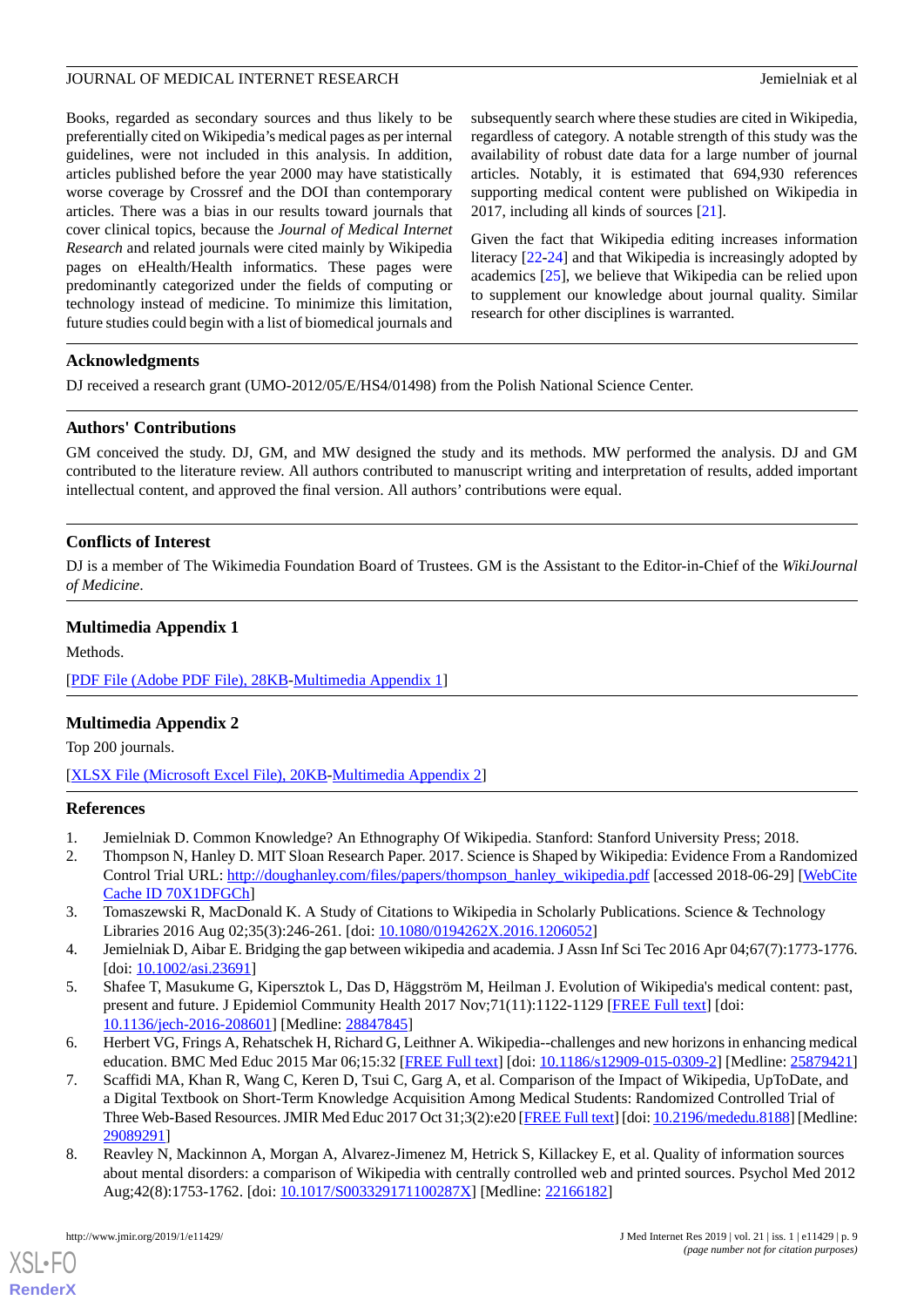- <span id="page-9-0"></span>9. Rajagopalan MS, Khanna VK, Leiter Y, Stott M, Showalter TN, Dicker AP, et al. Patient-oriented cancer information on the internet: a comparison of wikipedia and a professionally maintained database. J Oncol Pract 2011 Sep;7(5):319-323 [[FREE Full text](http://europepmc.org/abstract/MED/22211130)] [doi: [10.1200/JOP.2010.000209](http://dx.doi.org/10.1200/JOP.2010.000209)] [Medline: [22211130](http://www.ncbi.nlm.nih.gov/entrez/query.fcgi?cmd=Retrieve&db=PubMed&list_uids=22211130&dopt=Abstract)]
- <span id="page-9-2"></span><span id="page-9-1"></span>10. Jemielniak D, Wilamowski M. Cultural diversity of quality of information on Wikipedias. Journal of the Association for Information Science and Technology 2017 Aug 07;68(10):2460-2470. [doi: [10.1002/asi.23901\]](http://dx.doi.org/10.1002/asi.23901)
- <span id="page-9-3"></span>11. Holtz P, Fetahu B, Kimmerle J. Effects of Contributor Experience on the Quality of Health-Related Wikipedia Articles. J Med Internet Res 2018 May 10;20(5):e171 [\[FREE Full text\]](http://www.jmir.org/2018/5/e171/) [doi: [10.2196/jmir.9683\]](http://dx.doi.org/10.2196/jmir.9683) [Medline: [29748161\]](http://www.ncbi.nlm.nih.gov/entrez/query.fcgi?cmd=Retrieve&db=PubMed&list_uids=29748161&dopt=Abstract)
- <span id="page-9-4"></span>12. Lucassen T, Dijkstra R, Schraagen J. First Monday. 2012. Readability of Wikipedia URL: [http://www.uic.edu/htbin/cgiwrap/](http://www.uic.edu/htbin/cgiwrap/bin/ojs/index.php/fm/article/view/3916/3297) [bin/ojs/index.php/fm/article/view/3916/3297](http://www.uic.edu/htbin/cgiwrap/bin/ojs/index.php/fm/article/view/3916/3297) [accessed 2018-12-12] [\[WebCite Cache ID 70X0siZOY](http://www.webcitation.org/

                                70X0siZOY)]
- <span id="page-9-5"></span>13. Yasseri T, Kornai A, Kertész J. A practical approach to language complexity: a Wikipedia case study. PLoS One 2012;7(11):e48386 [\[FREE Full text](http://dx.plos.org/10.1371/journal.pone.0048386)] [doi: [10.1371/journal.pone.0048386\]](http://dx.doi.org/10.1371/journal.pone.0048386) [Medline: [23189130\]](http://www.ncbi.nlm.nih.gov/entrez/query.fcgi?cmd=Retrieve&db=PubMed&list_uids=23189130&dopt=Abstract)
- <span id="page-9-6"></span>14. Guglielmi G. Wikipedia's top-cited scholarly articles revealed. Nature 2018;557(7705):291. [Medline: [29765126](http://www.ncbi.nlm.nih.gov/entrez/query.fcgi?cmd=Retrieve&db=PubMed&list_uids=29765126&dopt=Abstract)]
- <span id="page-9-7"></span>15. Masukume G, Kipersztok L, Das D, Shafee TMA, Laurent MR, Heilman JM. Medical journals and Wikipedia: a global health matter. Lancet Glob Health 2016 Nov;4(11):e791 [[FREE Full text](http://linkinghub.elsevier.com/retrieve/pii/S2214-109X(16)30254-6)] [doi: [10.1016/S2214-109X\(16\)30254-6\]](http://dx.doi.org/10.1016/S2214-109X(16)30254-6) [Medline: [27765289](http://www.ncbi.nlm.nih.gov/entrez/query.fcgi?cmd=Retrieve&db=PubMed&list_uids=27765289&dopt=Abstract)]
- <span id="page-9-8"></span>16. Koppen L, Phillips J, Papageorgiou R. Analysis of reference sources used in drug-related Wikipedia articles. J Med Libr Assoc 2015 Jul;103(3):140-144 [\[FREE Full text](http://europepmc.org/abstract/MED/26213506)] [doi: [10.3163/1536-5050.103.3.007\]](http://dx.doi.org/10.3163/1536-5050.103.3.007) [Medline: [26213506\]](http://www.ncbi.nlm.nih.gov/entrez/query.fcgi?cmd=Retrieve&db=PubMed&list_uids=26213506&dopt=Abstract)
- <span id="page-9-9"></span>17. Medicine articles by quality statistics Internet. Wikipedia URL: [https://en.wikipedia.org/wiki/](https://en.wikipedia.org/wiki/Wikipedia:Version_1.0_Editorial_Team/Medicine_articles_by_quality_statistics) [Wikipedia:Version\\_1.0\\_Editorial\\_Team/Medicine\\_articles\\_by\\_quality\\_statistics](https://en.wikipedia.org/wiki/Wikipedia:Version_1.0_Editorial_Team/Medicine_articles_by_quality_statistics) [accessed 2018-06-28] [\[WebCite Cache](http://www.webcitation.org/

                                70VyU1XM1) [ID 70VyU1XM1](http://www.webcitation.org/

                                70VyU1XM1)]
- <span id="page-9-11"></span><span id="page-9-10"></span>18. Wikipedia. Recentism URL: <https://en.wikipedia.org/wiki/Wikipedia:Recentism> [accessed 2018-06-28] [\[WebCite Cache](http://www.webcitation.org/

                                70VzBf2ax) [ID 70VzBf2ax\]](http://www.webcitation.org/

                                70VzBf2ax)
- 19. Wikipedia. Identifying reliable sources (medicine) Internet URL: [https://en.wikipedia.org/wiki/](https://en.wikipedia.org/wiki/Wikipedia:Identifying_reliable_sources_(medicine)) [Wikipedia:Identifying\\_reliable\\_sources\\_\(medicine\)](https://en.wikipedia.org/wiki/Wikipedia:Identifying_reliable_sources_(medicine)) [accessed 2018-06-28] [\[WebCite Cache ID 70VzqO2vd](http://www.webcitation.org/

                                70VzqO2vd)]
- <span id="page-9-12"></span>20. Mathew ME, Joseph A, Heilman JM, Tharyan P. Cochrane and Wikipedia: the collaborative potential for a quantum leap in the dissemination and uptake of trusted evidence. Cochrane Database Syst Rev 2013 Oct 22(10):ED000069. [doi: [10.1002/14651858.ED000069\]](http://dx.doi.org/10.1002/14651858.ED000069) [Medline: [24475488](http://www.ncbi.nlm.nih.gov/entrez/query.fcgi?cmd=Retrieve&db=PubMed&list_uids=24475488&dopt=Abstract)]
- <span id="page-9-13"></span>21. Heilman JM, West AG. Wikipedia and medicine: quantifying readership, editors, and the significance of natural language. J Med Internet Res 2015 Mar 04;17(3):e62 [[FREE Full text](http://www.jmir.org/2015/3/e62/)] [doi: [10.2196/jmir.4069\]](http://dx.doi.org/10.2196/jmir.4069) [Medline: [25739399](http://www.ncbi.nlm.nih.gov/entrez/query.fcgi?cmd=Retrieve&db=PubMed&list_uids=25739399&dopt=Abstract)]
- <span id="page-9-14"></span>22. Jemielniak D. Wikimedia movement governance: the limits of a-hierarchical organization. Journal of OrgChange Mgmt 2016 May 09;29(3):361-378. [doi: [10.1108/JOCM-07-2013-0138\]](http://dx.doi.org/10.1108/JOCM-07-2013-0138)
- <span id="page-9-15"></span>23. McKenzie B, Brown J, Casey D, Cooney A, Darcy E, Giblin S, et al. From Poetry to Palmerstown: Using Wikipedia to Teach Critical Skills and Information Literacy in A First-Year Seminar. College Teaching 2018 May 14:1-8 (forthcoming) [[FREE Full text](https://doi.org/10.1080/87567555.2018.1463504)] [doi: [10.1080/87567555.2018.1463504\]](http://dx.doi.org/10.1080/87567555.2018.1463504)
- 24. Dawe L, Robinson A. Wikipedia editing and information literacy: a case study. Information and Learning Science 2017 Jan 09;118(1/2):5-16. [doi: [10.1108/ILS-09-2016-0067](http://dx.doi.org/10.1108/ILS-09-2016-0067)]
- 25. Konieczny P. Teaching with Wikipedia in a 21-century classroom: Perceptions of Wikipedia and its educational benefits. J Assn Inf Sci Tec 2016 Mar 15;67(7):1523-1534. [doi: [10.1002/asi.23616](http://dx.doi.org/10.1002/asi.23616)]

### **Abbreviations**

**COI:** conflict of interest **DOI:** digital object identifier **JCR:** Journal Citation Reports **PNAS:** Proceedings of the National Academy of Sciences **SJR:** Scientific Journal Ranking

*Edited by G Eysenbach; submitted 29.06.18; peer-reviewed by J Heilman, P Konieczny; comments to author 25.07.18; revised version received 03.08.18; accepted 22.08.18; published 18.01.19*

*Please cite as: Jemielniak D, Masukume G, Wilamowski M The Most Influential Medical Journals According to Wikipedia: Quantitative Analysis J Med Internet Res 2019;21(1):e11429 URL: <http://www.jmir.org/2019/1/e11429/> doi: [10.2196/11429](http://dx.doi.org/10.2196/11429) PMID: [30664451](http://www.ncbi.nlm.nih.gov/entrez/query.fcgi?cmd=Retrieve&db=PubMed&list_uids=30664451&dopt=Abstract)*